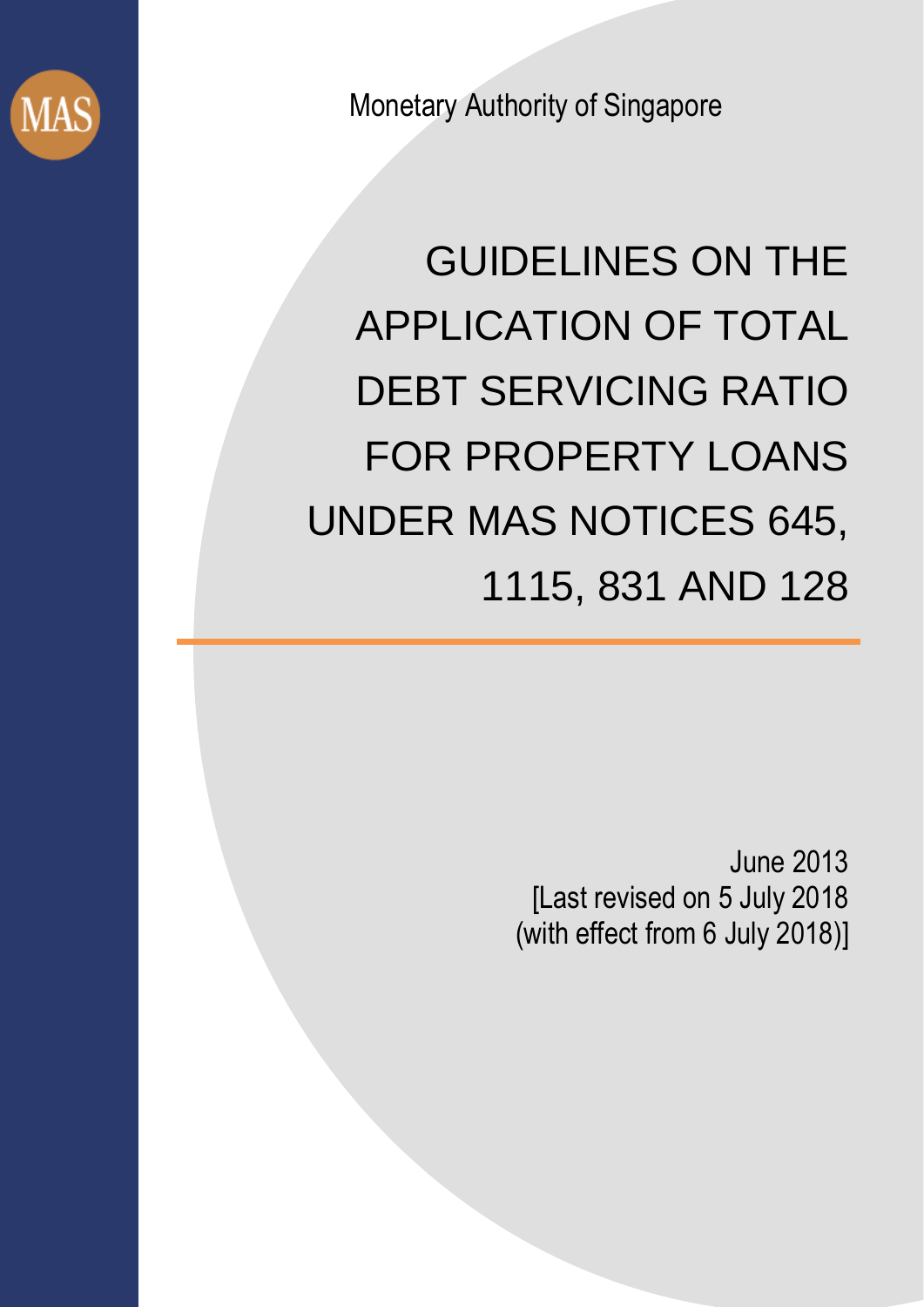## **TABLE OF CONTENTS**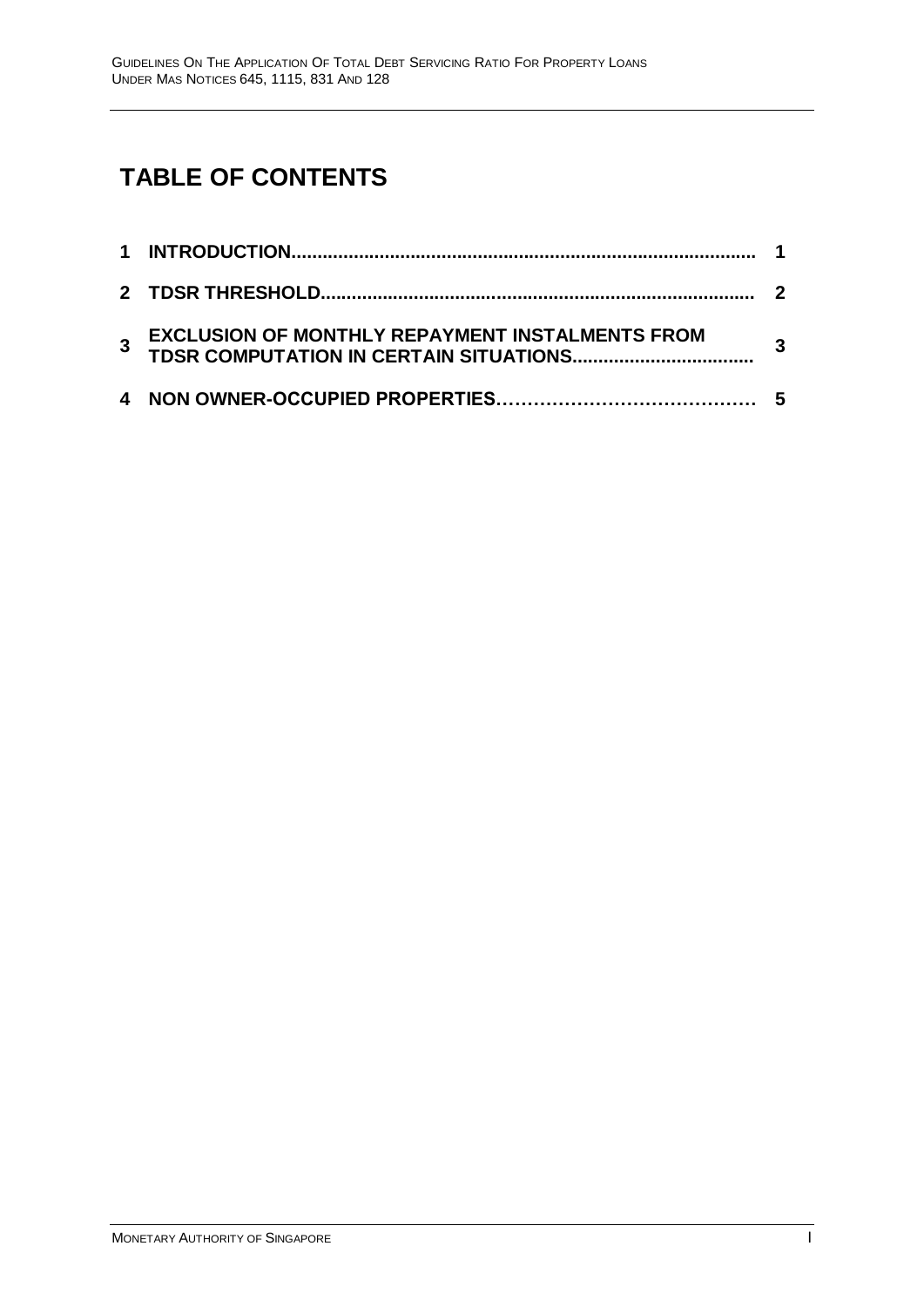### **1 INTRODUCTION**

1.1 Financial Institutions ("FIs") are expected to maintain sound practices in managing their credit risk.<sup>1</sup> Prudent credit underwriting should entail careful and comprehensive assessment by FIs of borrowers' repayment capabilities. Where the borrower is an individual, MAS expects FIs to consider the income level and outstanding debt obligations of the borrower in assessing debt repayment capability.

1.2 MAS Notices 645, 1115, 831 and 128 (collectively, the "Notices") require FIs to compute the total debt servicing ratio ("TDSR") of a Borrower applying for any credit facility set out in paragraph 3 of the Notices ("property loan"). The TDSR will facilitate FIs' assessment of the Borrower's repayment ability. It will also encourage financial prudence, as it will help to ensure that borrowers are not overleveraged in their property purchases. MAS expects FIs to have internal policies and procedures in place to implement the Notices. These Guidelines set out MAS' further expectations regarding an FI's application of the TDSR.

1.3 The expressions used in these Guidelines have, except where expressly defined in these Guidelines or where the context otherwise requires, the same meanings as that in the Banking Act and the Notices.

1.4 These Guidelines take effect on 29 June 2013.

<sup>1</sup> <sup>1</sup> Please refer to MAS' Guidelines on Risk Management Practices – Credit Risk [\(http://www.mas.gov.sg/~/media/MAS/Regulations%20and%20Financial%20Stability/Regulatory%](http://www.mas.gov.sg/~/media/MAS/Regulations%20and%20Financial%20Stability/Regulatory%20and%20Supervisory%20Framework/Risk%20Management/Credit%20Risk.pdf) [20and%20Supervisory%20Framework/Risk%20Management/Credit%20Risk.pdf\)](http://www.mas.gov.sg/~/media/MAS/Regulations%20and%20Financial%20Stability/Regulatory%20and%20Supervisory%20Framework/Risk%20Management/Credit%20Risk.pdf).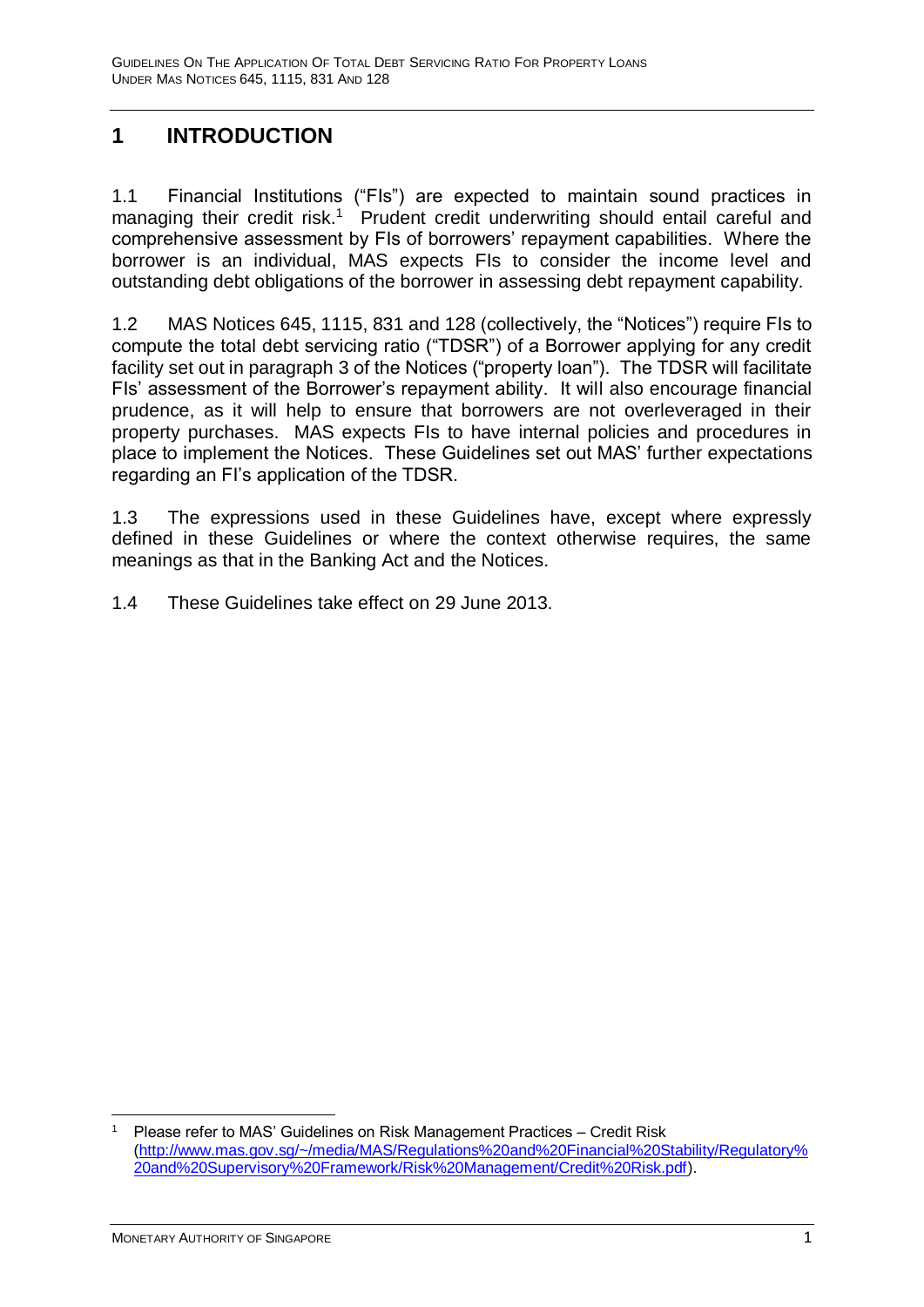### **2 TDSR THRESHOLD**

2.1 FIs should incorporate the TDSR in their credit assessment frameworks for property loans. FIs should set appropriate and prudent TDSR thresholds in credit assessment, to ensure that property loans granted are commensurate with the institutions' risk appetite. FIs should also set out clearly the rationale behind any differentiated TDSR thresholds applied, taking into consideration factors such as the risk profile of the Borrower and purpose of the property loan. TDSR thresholds should be reviewed periodically to ensure their continued relevance.

2.2 MAS expects property loans granted by an FI to not exceed a TDSR threshold of 60%. Property loans in excess of the TDSR threshold of 60% should only be granted on an exceptional basis and FIs should clearly document the basis for granting property loans in excess of the TDSR threshold of 60%.

- 2.3 In addition, processes should be in place to subject such exceptional cases to:
	- Enhanced credit evaluation, including:
		- approval for the policies and procedures from the board of directors of the  $FI^2$ ; and
		- approval of individual cases by the credit committee of the FI.
	- Reporting to MAS. The report should minimally include information on the profile of the borrowers (e.g. age and income), details of the loan being granted (e.g. TDSR, loan-to value ratio and loan tenure), as well as the basis for the exceptional approval. MAS will inform FIs of the list of data items required.

**.** 

<sup>2</sup> In the case of an FI incorporated outside Singapore, approval may be obtained from the senior management of the FI instead.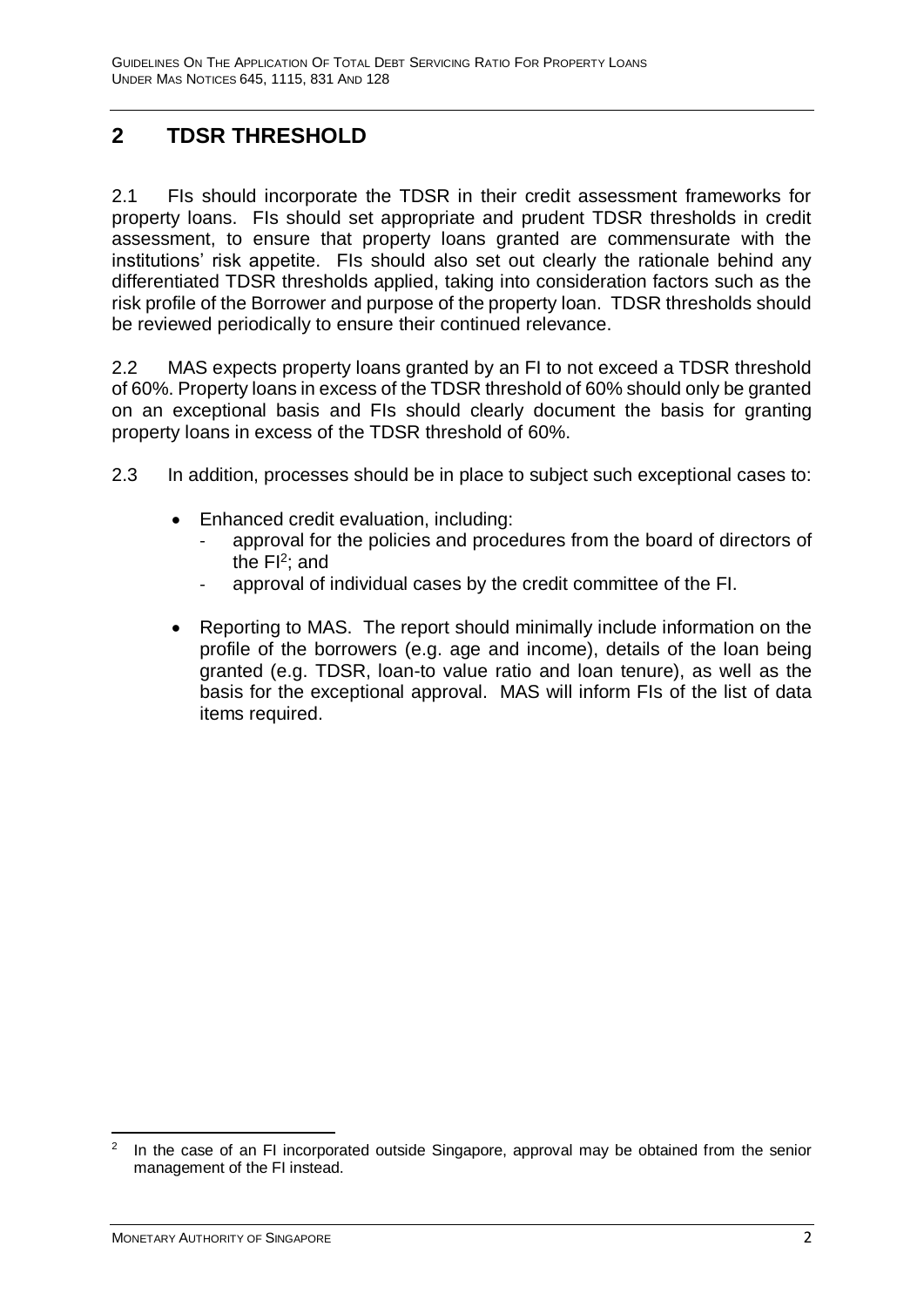#### **3 EXCLUSION OF MONTHLY REPAYMENT INSTALMENTS FROM TDSR COMPUTATION IN CERTAIN SITUATIONS**

- 3.1 In the case of a Borrower applying for:
	- (a) any credit facility for the purchase of Property where the Property is a HDB Flat;
	- (b) any Re-financing Facility for the purchase of Property where the Property is a HDB Flat;
	- (c) any credit facility for the purchase of Property where the Property is an EC and the minimum occupation period of the EC has not expired; or
	- (d) any Re-financing Facility for the purchase of Property where the Property is an EC and the minimum occupation period of the EC has not expired,

an FI may, in computing the Borrower's TDSR, exclude the monthly repayment instalment in respect of the Borrower's outstanding credit facility for an existing Property, provided that at the time of applying for such a credit facility, the Borrower has provided the FI –

- (i) a copy of his signed undertaking to the HDB committing to complete the sale of his existing Property within the period stipulated in the undertaking; and
- (ii) a written declaration that he shall take steps, in accordance with the signed undertaking to the HDB in sub-paragraph (i), to sell his existing Property.

3.2 In the case of a Borrower applying for a credit facility or a Re-financing Facility for the purchase of Property that is not provided for under paragraph 3.1, an FI may, in computing the Borrower's TDSR, exclude the monthly repayment instalment in respect of the Borrower's outstanding credit facility for an existing Residential Property –

- (a) where the existing Residential Property is:
	- (i) an EC and the minimum occupation period of the EC has expired or a private property; and
	- (ii) at the time of applying for such a credit facility or Re-financing Facility, the FI has obtained from the Borrower:
		- (A) a sale and purchase agreement signed by both the Borrower (as the seller) and the party to whom he has sold the existing Residential Property; and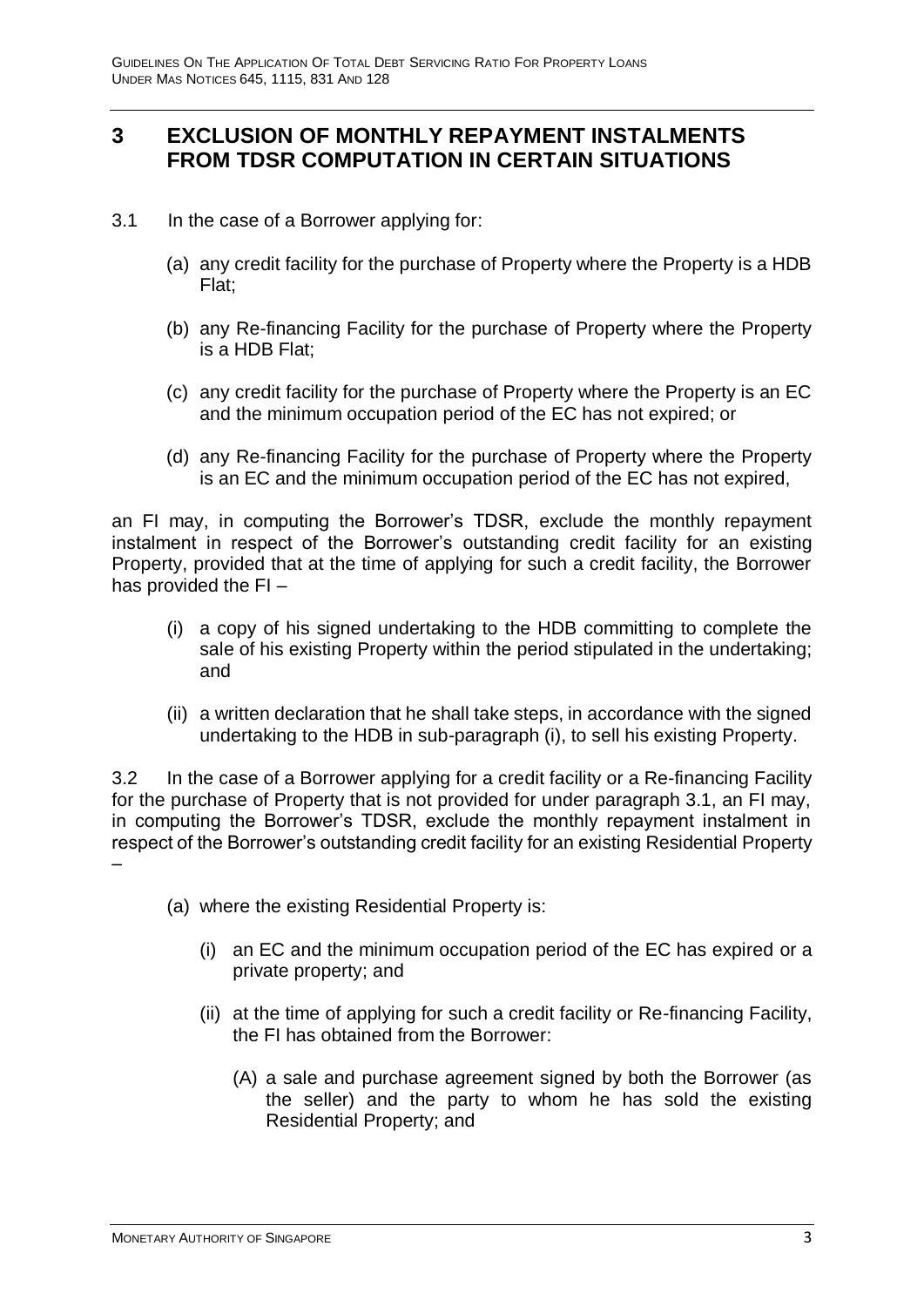- (B) a certificate from IRAS showing that stamp duty has been paid on the signed agreement; or
- (b) where the existing Residential Property is a HDB Flat, if at the time of applying for such a credit facility or Re-financing Facility, the FI has obtained from the Borrower a letter from the HDB approving the sale of the HDB Flat.

3.3 In the case of a Borrower applying for a credit facility or a Re-financing Facility for the purchase of Property, an FI may, in computing the Borrower's TDSR, exclude the monthly repayment instalment in respect of the Borrower's outstanding credit facility for an existing Property where the Borrower has discharged the outstanding credit facility for the purchase of the existing Property.